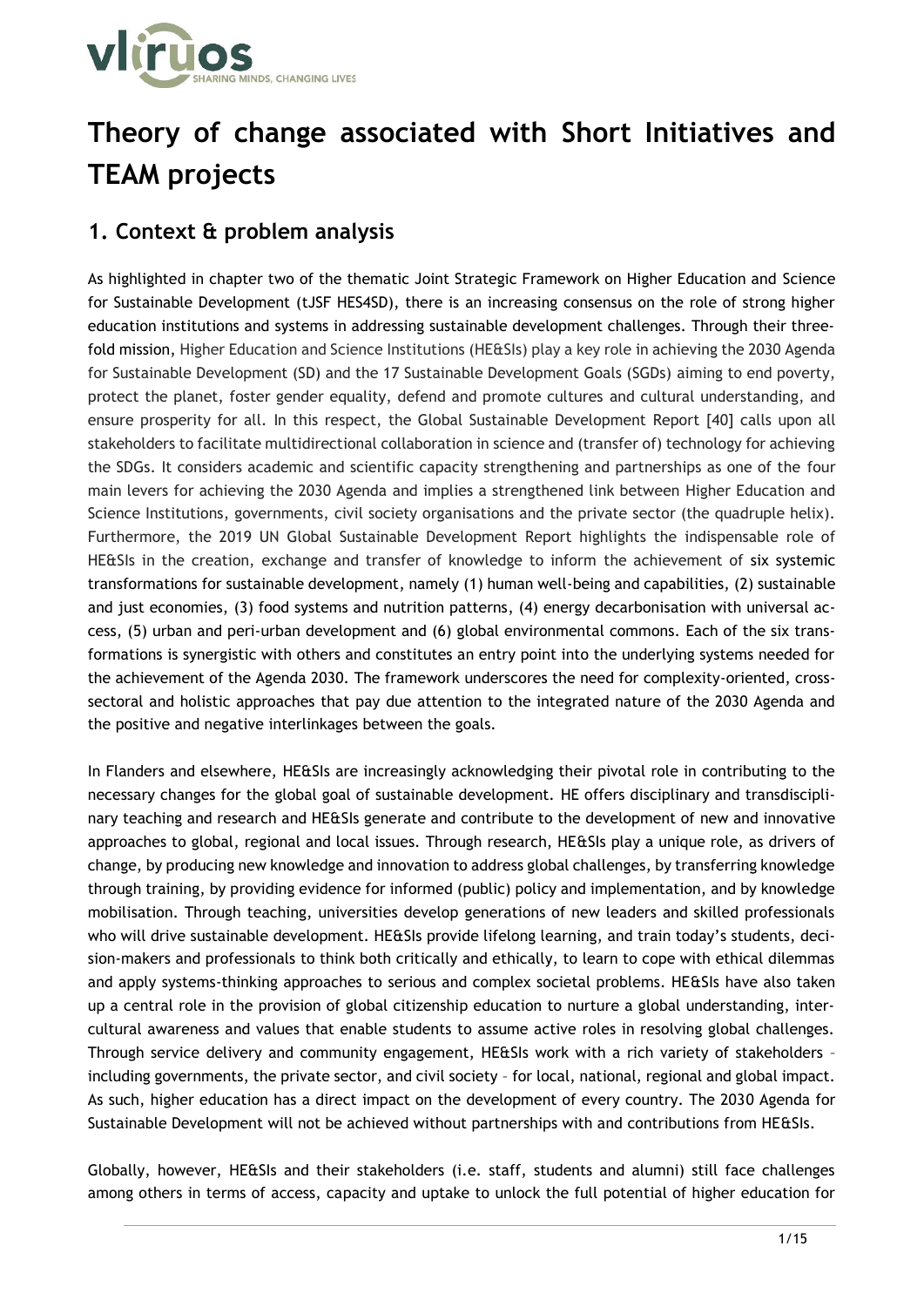sustainable development. Scholarship programmes and global partnerships in the field of higher education are considered essential in mitigating various of these challenges. They offer opportunities to improve the quality of teaching and research, strengthen the organisational capacities of higher education institutions, foster political and economic relationships through their scholars, mitigate financial and capacity constraints and accommodate the growing demand for equitable access to higher education services.

In line with Belgium's ambition to concentrate development efforts in a limited number of partner countries to ensure sustainable and effective results, the VLIR-UOS programme 2022-2026 aligns with the country list presented as part of the thematic JSF HES4SD. More precisely, within the framework of Short Initiatives and TEAM projects teams from Flemish HEIs collaborate with one or more teams from HE&SIs located in the following 17 partner countries. The divergence in the progress towards the achievement of the SDGs and the remaining challenges in terms of access and participation in higher education as well as a succinct stakeholder analysis for the HE sector in these countries are presented in the contextualized country reference frameworks (annex 17).

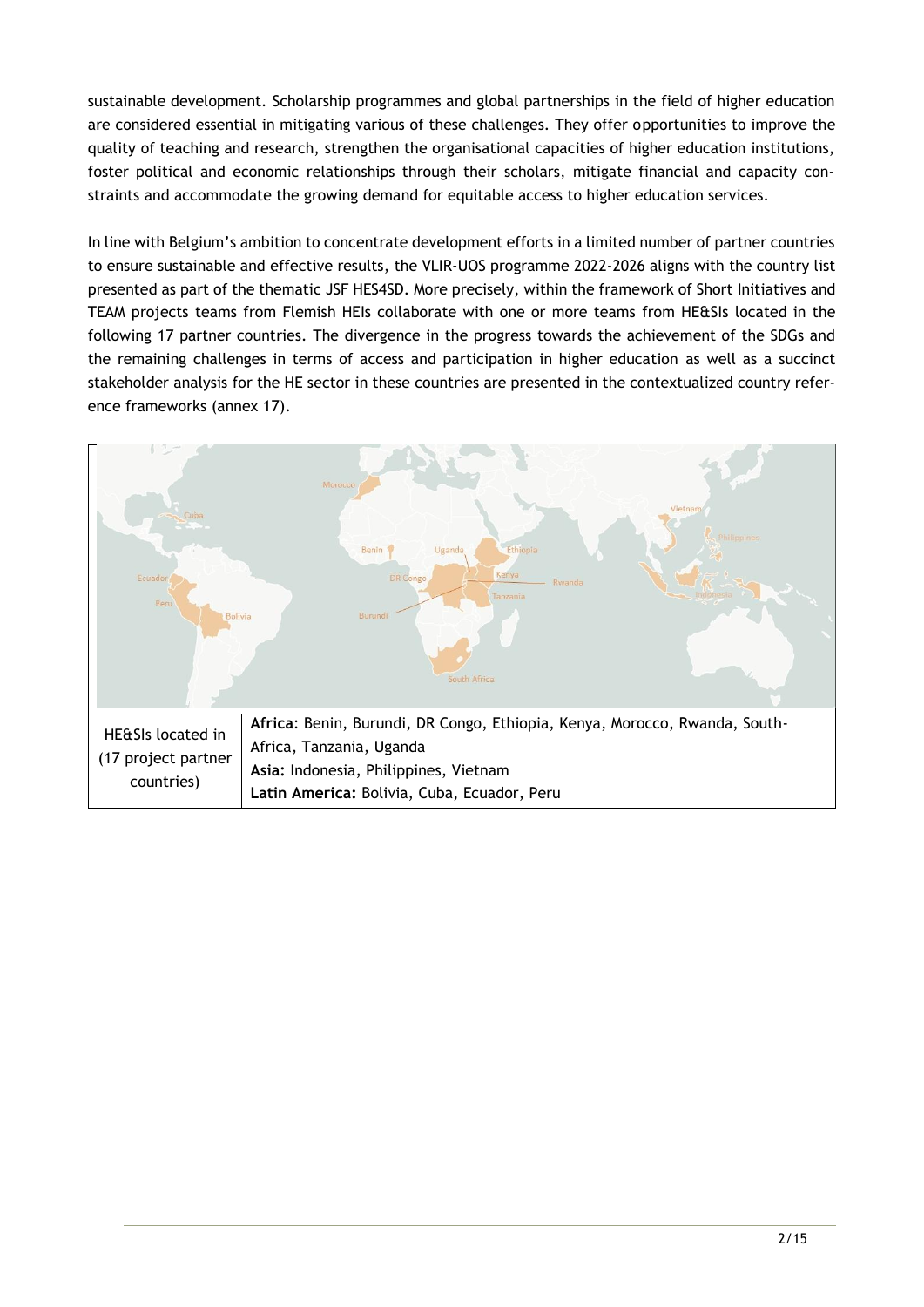# **2. Theory of change**

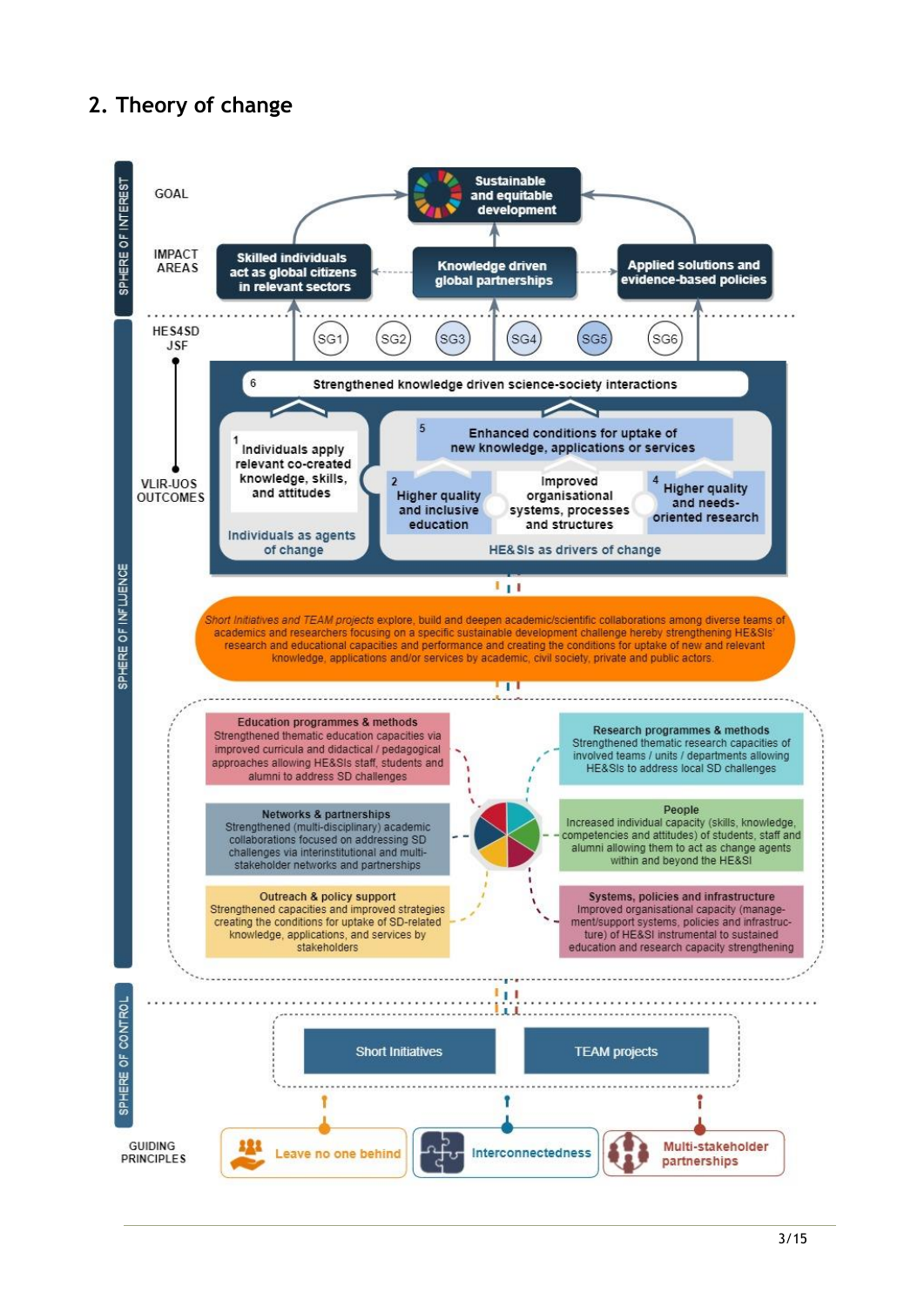*Figure 1 Schematic representation Theory of Change associated with Short Initiatives and TEAM projects*

#### **2.1. Generic objectives of** *SI and TEAM projects*

VLIR-UOS considers global engagement for higher education as a goal (SDG 4: Quality Education) and a means for attaining other SDGs through knowledge co-creation, transfer and valorisation. In the long run, Short Initiatives and TEAM projects are expected to contribute to more sustainable and equitable development by fostering:

- Application of solutions and evidence-based policies
- A global community of skilled individuals who act as global citizens in relevant sectors
- Knowledge-driven global partnerships

The first impact area relates to the role of higher education in contributing to innovation and the valorisation and application of new knowledge, insights and evidence for sustainable development. Effective partnerships are deemed conducive to ensure engagement of relevant stakeholders and creation of opportunities for uptake that can lead to a broader application of this new knowledge by end-users. This can include policymakers applying evidence from research in their policies, local communities adapting new practices that address their local needs, private companies adapting innovative approaches, etc.

The second impact area aligns with the evidence provided in the UN Global Sustainability report 2019 which highlights the potential of HE&SIs to develop through their teaching generations of new leaders and skilled professionals. These skilled individuals are expected to drive social and economic development through their contributions in relevant sectors. As critical global citizens they are likely to have a multiplier development effect because of (i) their capacity to understand and question global power structures, communicate and work/study effectively outside one's environment, (ii) their consideration of interdependence and social concern for others and (iii) their civic engagement in the form of pro-environmental and pro-social behaviour [49]. Moreover, the realization of this impact area can equally benefit from the strengthened partnerships (see impact area 3) that facilitate the creation of networks between tomorrow's change agents and leaders and the in-flow of strengthened human capital in the labour market.

The third impact area draws upon the idea that reciprocal partnerships are essential in safeguarding knowledge co-creation, exchange and uptake within and beyond the scope of the supported projects. In line with SDG 17, VLIR-UOS aims for sustainable, effective, and efficient partnerships at various levels, including the individual, institutional, country, and regional levels. Additionally, the partnerships may involve academic actors (e.g. Higher Education Institutes) as well as other societal players (e.g. private companies, policy makers, civil society organisations). VLIR-UOS further believes that HE&SIs might have a multiplier effect on other HE&SIs in the country or region. As such, the strengthened partnerships are instrumental in achieving the other impact areas but can also directly contribute to the goal of sustainable and equitable development.

## **2.2. Specific objective of** *SI and TEAM projects*

The specific objective of *Short Initiatives and TEAM projects* is to explore, build and deepen academic/scientific collaborations among diverse teams of academics and researchers focusing on a specific sustainable development challenge hereby strengthening HE&SIs' research and educational capacities and performance and creating the conditions for uptake of new and relevant knowledge, applications and/or services by academic, civil society, private and public actors.

To effectively contribute to this objective, VLIR-UOS focuses on **two strategic axes:**

• Enabling HE&SIs to strengthen and take up their role as *Drivers of Change*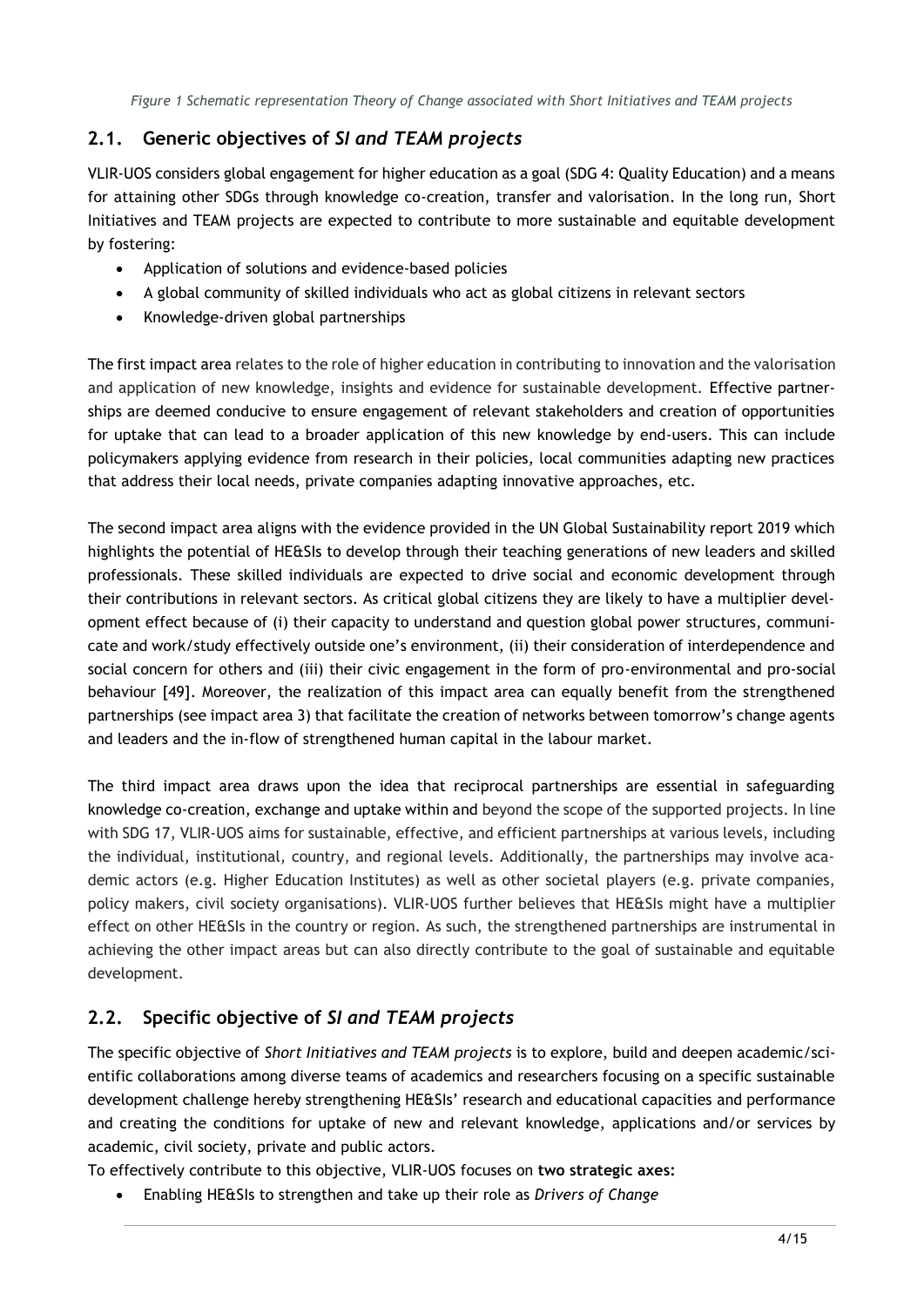• Enabling individuals to act as *Agents of Change*

Both strategic axes can reinforce one another. For instance, the extent to which HE&SIs take up their role as development actor is likely to affect the embedded scholarship students' development of knowledge, skills and attitudes that should enable them to effectively act as agents of change within and beyond the setting of the HE&SI.

Along these strategic axes, VLIR-UOS identifies **six outcomes**, namely:

- (1) **Individuals apply relevant co-created knowledge, skills, and attitudes.** This outcome indicates the co-creation and transfer of state-of-the-art knowledge and skills to individuals who then apply these in their own organisation. The skills and knowledge also include critical thinking, global citizenship skills and attitudes, leadership skills, etc.
- (2) **HE&SIs provide higher quality and more inclusive education.** This outcome concerns the improved quality and inclusiveness of education resulting from strengthened educational capacities available at HE&SIs.
- **(3) HE&SIs make use of improved organisational systems, processes, and structures.** This outcome was formulated to highlight the importance of organisational capacity of HE&SIs in enabling changes in terms of research and education capacities (see impact evaluation of UDC [21]). It encompasses improved organisational processes (e.g. ICT/digitalisation), support systems (e.g. quality assurance) and structures as well as human capacities that contribute to HE&SIs' enhanced institutional performance.
- (4) **HE&SIs conduct higher quality and needs-oriented research.** This outcome reflects the VLIR-UOS strive to strengthen research capacities in order to enable HE&SIs to develop higher quality and needs-oriented research processes and results. This outcome signifies HE&SIs becoming (more) research active and innovative and being enabled to produce solutions to local and global challenges. It also refers to research which is gender sensitive and equity focused as a means for achieving excellence in research.
- (5) **HE&SIs create enhanced conditions for uptake of new knowledge, applications or services.** VLIR-UOS identifies this outcome to refer to the production of new knowledge, applications and services and the creation of conditions for uptake by relevant external stakeholders. It may involve strategic, uptake-oriented stakeholder management, targeted dissemination, and capacity strengthening of end-users (or intermediaries).
- (6) **HE&SIs and their stakeholders engage in knowledge driven science-society interactions.** This outcome responds to the growing awareness of the importance of the science-society interface which has been identified as a weakness in recent VLIR-UOS evaluations. It reflects the VLIR-UOS ambition to support networks, partnerships or platforms which can constitute an eco-system where academic (HE&SI's staff, students and alumni) and non-academic stakeholders (policymakers, ANGCs, donor organisations, private sector, embassies etc.) interact to facilitate the valorisation and uptake of knowledge.

*SI and TEAM* projects particularly aim at contributing to VLIR-UOS outcomes *(2) higher quality and more inclusive education*, (*4) higher quality and needs-oriented research* and *(5) improved conditions for uptake of new knowledge, applications or services*. While it is not VLIR-UOS intention to impose restrictions on individual projects, all *SI and TEAM* projects are mandated to ensure that their change process contributes to the enhanced conditions for uptake of the knowledge, applications or services generated in relation to the specific developmental challenge the project aims to address (VLIR-UOS outcome 5).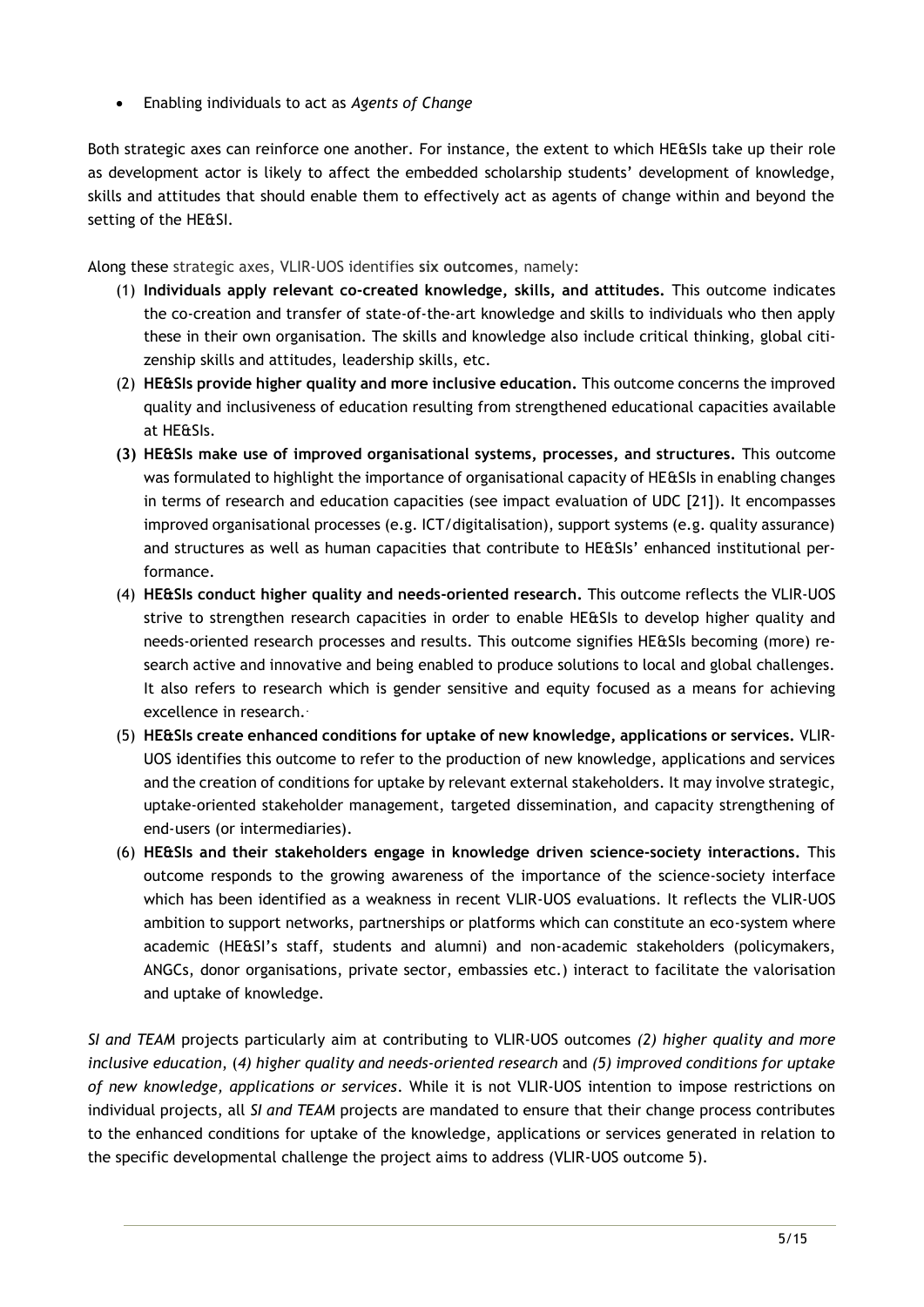The SI and TEAM projects may, however, differ in the relative importance and nature of alignment with the VLIR-UOS outcomes. Given their shorter time horizon, Short Initiatives typically focus less on research and education capacity strengthening compared to TEAM projects which focus on solid capacity building via structural research and/or educational cooperation. For instance, Short Initiatives centred on exploration or valorisation can additionally seek to contribute to a strengthened knowledge-driven science-society interface (VLIR-UOS outcome 6). Similarly, TEAM projects can pursue improved organisational systems, processes and structures (VLIR-UOS outcome 3) if this is deemed instrumental in tackling the sustainable development challenge on which the project focuses. Thus, besides VLIR-UOS outcome 5, individual projects may choose to focus on a sub-selection depending on priorities and needs of local stakeholders. Yet, projects are required to document their choices through their project-specific Theory of Change to ensure alignment with the programme's vision towards change as set out in this document.

Finally, the SI and TEAM projects strongly align with the strategic goals put forward by the thematic JSF HES4SD. In particular, the Strategic Goal (SG) concerning the *co-creation, transfer and application of relevant knowledge* (SG 5) resonates well with the aims of the *SI and TEAM* projects which centre on generating and creating the conditions for uptake of knowledge pertaining to a specific sustainable development challenge. In addition, *SI and TEAM projects* hold considerable potential to contribute to the *increased HE&SIs institutional capacity* (SG 3) and conditions that *enable HE&SIs to operate as drivers of change* (SG 4).

#### **2.3. Outputs of SI and TEAM projects**

In general, *SI and TEAM* projects are expected to bring about outputs in **six domains:**

- Research programmes and methods
- Education programmes and methods
- Outreach and policy support
- People
- Systems, policies and infrastructure
- Networks and partnerships

The table below presents a non-exhaustive and indicative list of deliverables and activities that individual projects can undertake within the six domains through partnerships between HE&SIs and other local, national or global stakeholders (see section 3). The deliverables, processes and changes in these domains are interlinked and not mutually exclusive. Thereby, it is important to keep in mind that expectations in relation to these domains should vary for SI and TEAM projects in view of their distinct scope (in terms of time and budget). Furthermore, three types of SI projects can be distinguished, namely explorative/innovative projects, stand-alone projects focused on practice-based research or educational development and valorisation projects. The finality, needs, and priorities of the individual projects will therefore determine the way and extent to which projects focus on and devote resources to activities in each of the domains.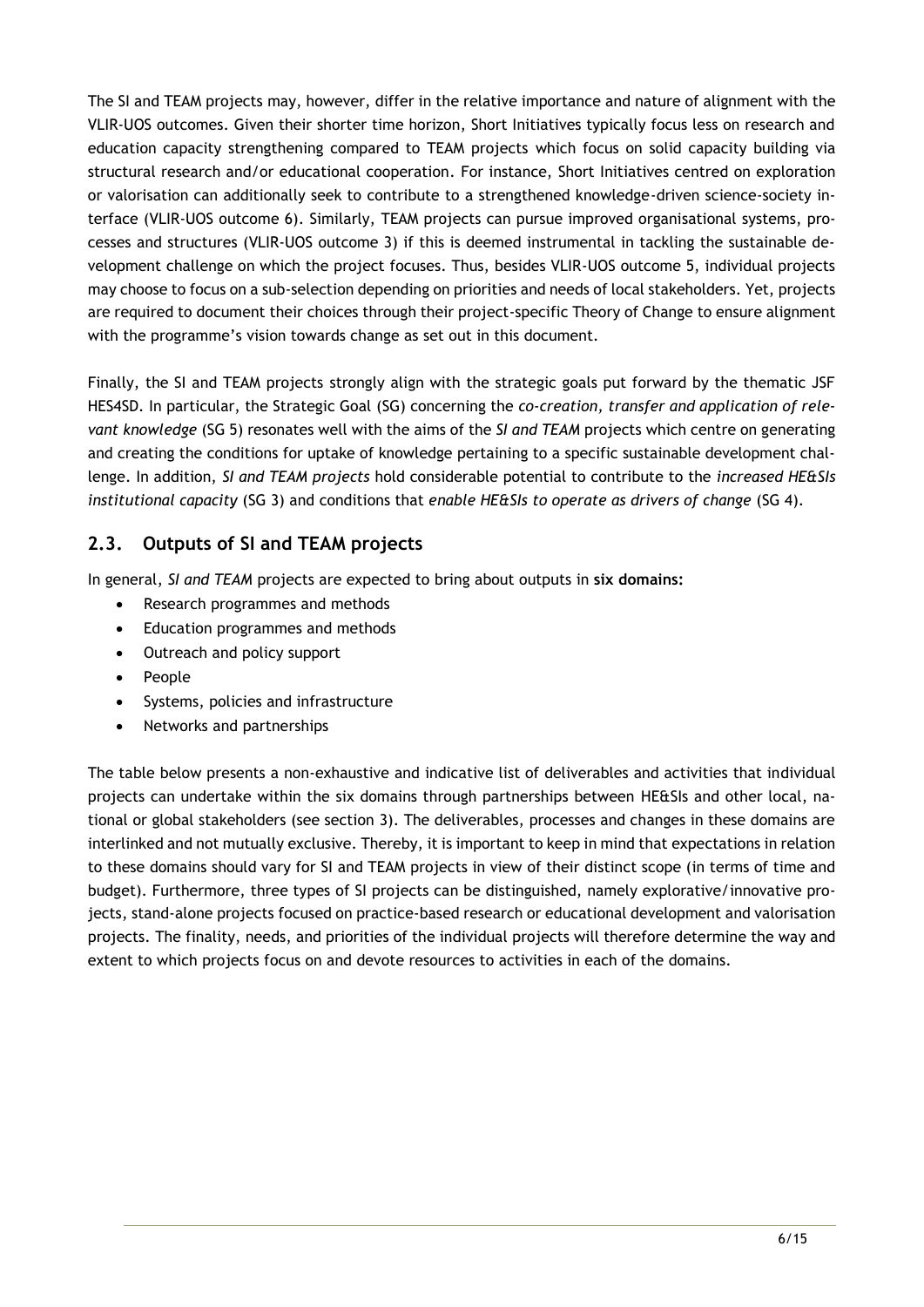| <b>Domain</b>                                 | <b>General description</b><br>(VLIR-UOS ToC)                                                                                                                                                                                                                                                                                                                                                      | <b>Outcome specific</b><br>desired change                                                                                                                                                                                                                                                              | <b>Activities (examples)</b>                                                                                                                                                                                                                                                                                                                                                                                                                                                                                                                                                                                                                                                                                                                                                                                                                                                                                                                                                                                                                                                |
|-----------------------------------------------|---------------------------------------------------------------------------------------------------------------------------------------------------------------------------------------------------------------------------------------------------------------------------------------------------------------------------------------------------------------------------------------------------|--------------------------------------------------------------------------------------------------------------------------------------------------------------------------------------------------------------------------------------------------------------------------------------------------------|-----------------------------------------------------------------------------------------------------------------------------------------------------------------------------------------------------------------------------------------------------------------------------------------------------------------------------------------------------------------------------------------------------------------------------------------------------------------------------------------------------------------------------------------------------------------------------------------------------------------------------------------------------------------------------------------------------------------------------------------------------------------------------------------------------------------------------------------------------------------------------------------------------------------------------------------------------------------------------------------------------------------------------------------------------------------------------|
| <b>Research</b><br>programmes<br>and methods  | Improved (interdiscipli-<br>nary) methodologies and<br>strengthened quality and<br>relevance of research to<br>allow for better<br>knowledge management<br>and high-quality research<br>results serving societal<br>needs                                                                                                                                                                         | Strengthened thematic re-<br>search capacities of in-<br>volved teams/ units/ de-<br>partments allowing HE&SIs<br>to address local sustaina-<br>ble development chal-<br>lenges                                                                                                                        | Research components are developed and implemented to contribute to developmental change<br>in the region, especially for vulnerable groups in society $(\equiv)$ .<br>Examples:<br>• New knowledge and technologies are developed on sustainable development relevant top-<br>ics, responding to local needs (prioritizing vulnerable groups $\ddot{\bullet}$ )<br>• High quality research publications and training manuals for academic use are produced,<br>contributing to increased research output and university reputation<br>• Gender balanced participation is promoted in research programmes<br>• Research takes into account the impact on gender issues (how the results positively/nega-<br>tively impact men/women) and environment<br>• Integration of new research methods, training lab techniques in optimized research prac-<br>tices<br>• Improved data collection methods and analysis techniques<br>• Practice-based research leading to an improvement/innovation in the professional prac-<br>tice/work field (e.g. university colleges projects) |
| <b>Education</b><br>programmes<br>and methods | Improved, innovative and<br>inclusive teaching meth-<br>ods, didactics, and digital<br>approaches. Improved cur-<br>riculum content to support<br>knowledge co-creation and<br>equip students with the<br>necessary skills and<br>knowledge ensuring their<br>employability after gradu-<br>ation and ability to tackle<br>global challenges from a<br>holistic, interdisciplinary<br>perspective | Strengthened thematic ed-<br>ucation capacities of in-<br>volved teams/ units/ de-<br>partments via improved<br>curricula and didacti-<br>cal/pedagogical ap-<br>proaches and methodolo-<br>gies allowing HE&SIs staff,<br>students and alumni to ad-<br>dress sustainable develop-<br>ment challenges | (research-based) Educational components are developed and implemented to contribute<br>to developmental change in the region, especially for vulnerable groups in society ( $\ddot{\ast}$ ).<br>• Updated Master programmes are implemented<br>• New courses were included in the curricula<br>• New trainings were developed for academic and non-academic stakeholders $\bullet$ (e.g. in<br>hospitals, child care centers) of mentors for trainees (students) in order to enhance the<br>work placement/internship of students (e.g. Flemish university colleges and partner HE&SIs<br>and workplaces)<br>• New didactical, pedagogic and teaching methodologies are introduced, adapted and imple-<br>mented by staff<br>• Research-based educational programmes are developed and implemented, connecting MSc<br>students to research<br>• Courses and trainings content created with improved integration of equity and equality,<br>e.g. gender concepts, intersectionality, inclusion, (implicit) bias,<br>• STEM-programmes are promoted among female students     |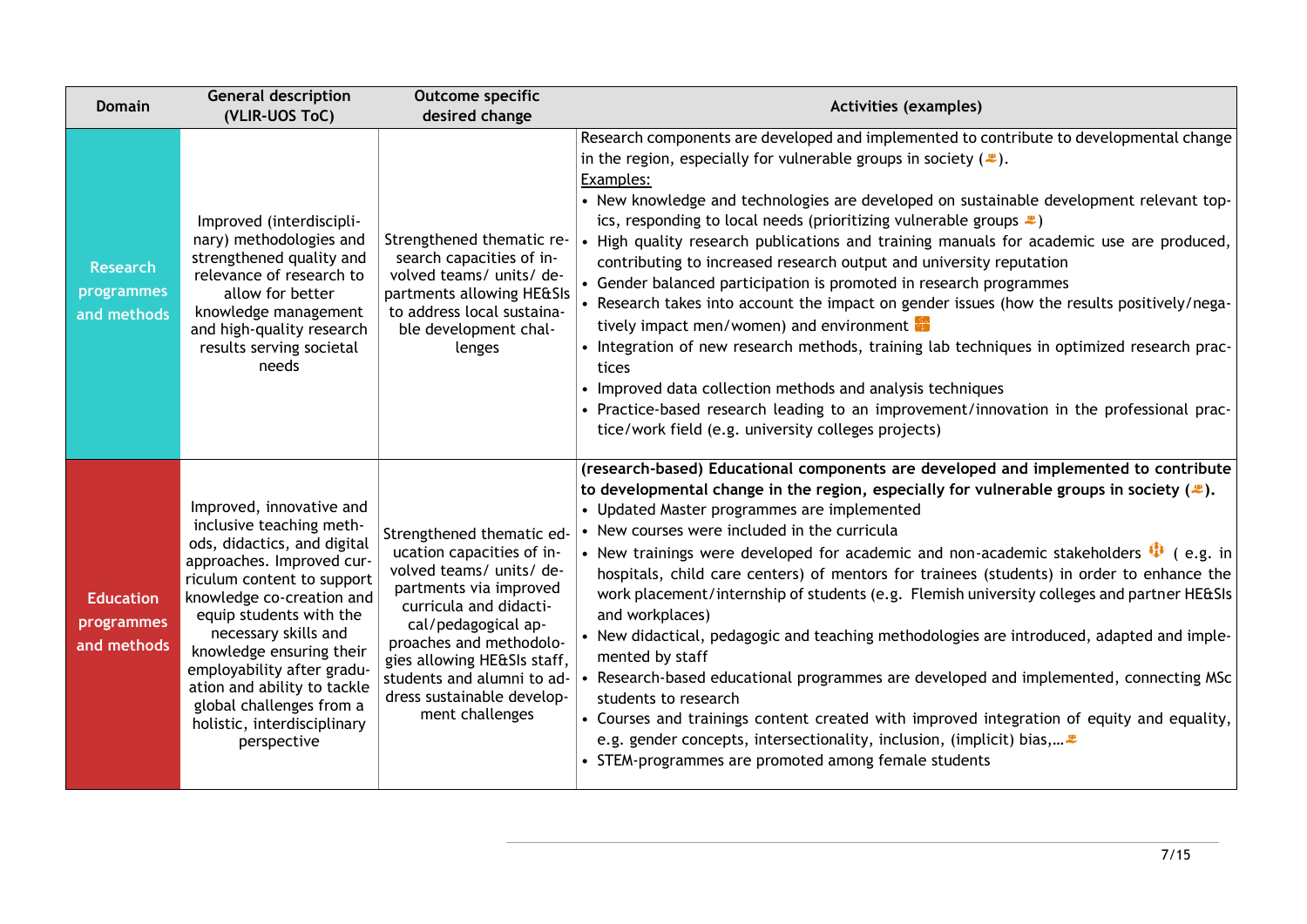|                                             |                                                                                                                                                                                                                                                                                                        |                                                                                                                                                                                                                                                                   | Examples: $\mathbf{\Phi}$                                                                                                                                                                                                                                                                                                                                                                                                                                                                                                                                                                                                                                                                                                                                                                                                                                                                                                                                                                                                                                                                                                                                                            |
|---------------------------------------------|--------------------------------------------------------------------------------------------------------------------------------------------------------------------------------------------------------------------------------------------------------------------------------------------------------|-------------------------------------------------------------------------------------------------------------------------------------------------------------------------------------------------------------------------------------------------------------------|--------------------------------------------------------------------------------------------------------------------------------------------------------------------------------------------------------------------------------------------------------------------------------------------------------------------------------------------------------------------------------------------------------------------------------------------------------------------------------------------------------------------------------------------------------------------------------------------------------------------------------------------------------------------------------------------------------------------------------------------------------------------------------------------------------------------------------------------------------------------------------------------------------------------------------------------------------------------------------------------------------------------------------------------------------------------------------------------------------------------------------------------------------------------------------------|
| <b>Outreach and</b><br>policy support       | Enhanced interaction with<br>relevant public, private<br>and academic stakeholders<br>to share knowledge, cre-<br>ate the conditions for up-<br>take and provide policy<br>advice/support                                                                                                              | Strengthened capacities<br>and improved strategies<br>creating the conditions for<br>uptake of SD-related<br>knowledge, applications,<br>and services by local com-<br>munities, public/pri-<br>vate/civil society organisa-<br>tions and other stakehold-<br>ers | • Activities to facilitate and contribute to the use of research evidence by policymakers, pri-<br>vate sector, civil society and other development actors<br>• Guidelines are developed and made available for uptake by stakeholders (with attention for<br>gender issues related to uptake by women and men)<br>• Collaboration in spin offs, commercialisation of new knowledge products, registration of IP,<br>pilot initiatives<br>• Policy briefs are published for policy advice<br>• Stakeholder engagement strategies are developed<br>. Platform for regular exchanges with stakeholders (incl. women/vulnerable groups)<br>Demonstration workshops for stakeholders are organised (participation of women is pro-<br>moted)<br>• Improved scientific communication methods and strategies to share results with broader<br>audience<br>• Seminars with industry, government agencies and development partners are organised on a<br>regular basis <sup>1</sup><br>• Attendance of SD-relevant academic conference by project team members                                                                                                                               |
| Systems,<br>policies, and<br>infrastructure | Better management, infor-<br>mation systems, educa-<br>tional and research poli-<br>cies to improve function-<br>ing of HE&SIs, including<br>policies on gender and di-<br>versity, research integrity<br>and uptake. Improved<br>equipment, laboratories<br>and offices for education<br>and research | Improved organisational<br>capacity (manage-<br>ment/support systems,<br>policies and infrastruc-<br>ture) of HE&SI instrumen-<br>tal to sustained education<br>and research capacity<br>strengthening                                                            | Organisational and institutional capacity is strengthened<br>Examples:<br>• Establishment of efficient structures, processes and procedures (e.g. introduction of lab<br>procedures)<br>• Integration of structures, processes and procedures in the daily workflows (e.g. well-func-<br>tioning lab)<br>• Establishment of adequate "institutions", policies, rules and regulations (e.g. development<br>of a new research/ accreditation/ HR policy, gender policy, environmental policy, technol-<br>ogy transfer, a research procurement desk, Grants Directorate, Extension office, etc.)<br>• Adequate policies are in place to support/improve access for students from vulnerable<br>groups and ensure gender-balance among students and staff<br>• Enforcement of rules and regulations for good governance (e.g. implementation of new re-<br>search, accreditation/ HR policy, )<br>• Regular adaptation of institutions, rules and regulations (e.g. evaluation mechanisms for<br>research, curricula, HR, )<br>• Improvements in the laboratory and other supporting infrastructure (library, ICT)<br>• Improved software technologies for data collection and analysis |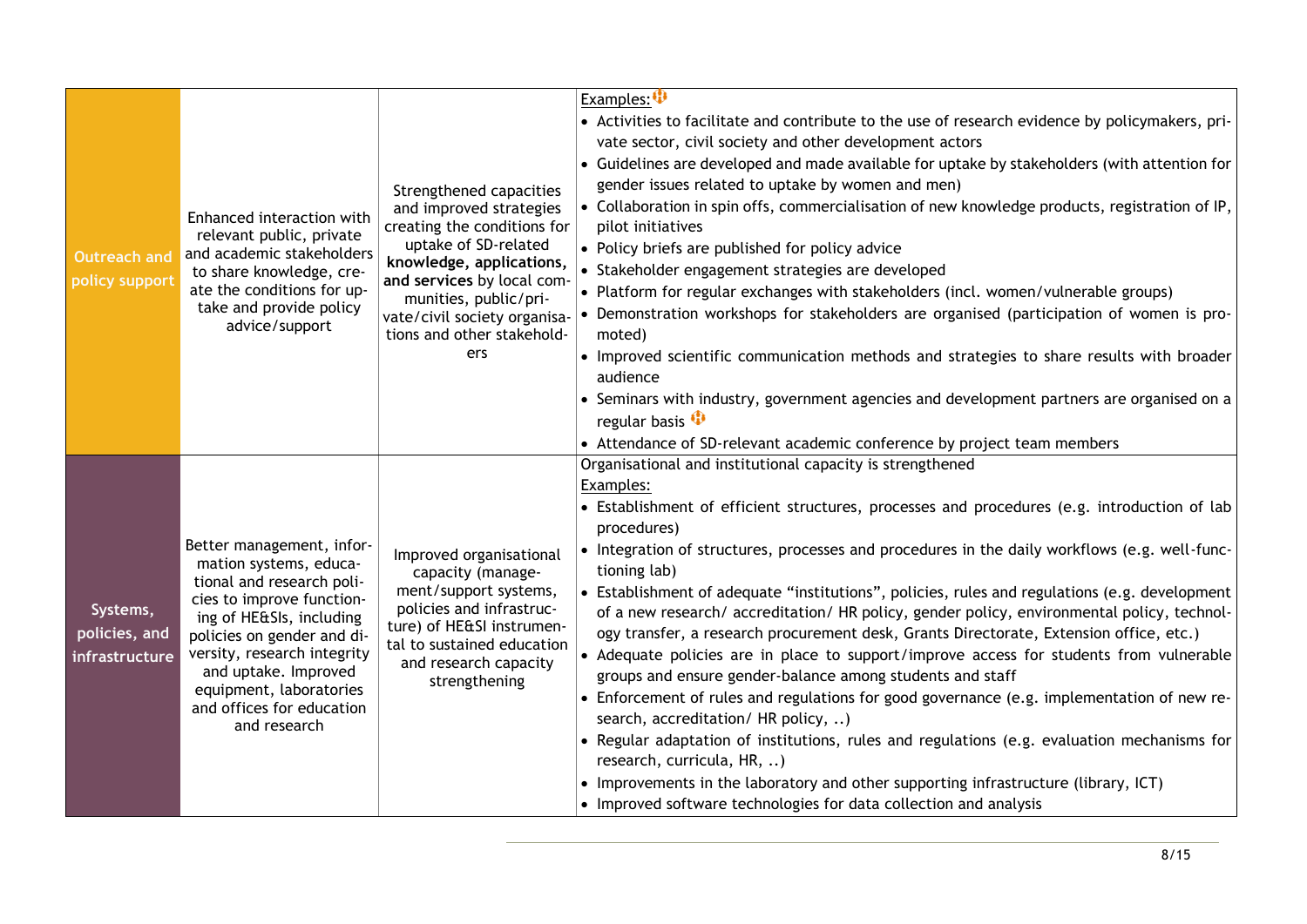| People                              | Students, alumni, staff,<br>researchers are<br>trained/sensitised in a<br>supportive learning envi-<br>ronment to strengthen<br>their knowledge, skills &<br>attitudes in diverse do-<br>mains (e.g. leadership,<br>global citizenship).                                                                                                                         | Increased individual ca-<br>pacity (skills, knowledge,<br>competencies and atti-<br>tudes) of students, staff<br>and alumni allowing them<br>to act as change agents<br>within and beyond the<br><b>HE&amp;SI</b>         | • Support systems such as management system, quality assurance, accounting are imple-<br>mented and used<br>• Governance/management structures of the partner institutions are strengthened<br>• Measures are taken to reduce environmental impact $(CO2$ compensation, less paper-based,<br>limited travel, recycling, etc.)<br>• Upgrade of research and education facilities<br>Examples:<br>• Development of adequate skills, knowledge, competencies and attitudes (e.g. PhD scholar-<br>ships)<br>• Application of skills, knowledge, competencies on the workplace (e.g. PhD holder applies<br>new knowledge and skills)<br>• Reduction of staff turnover, facilitation of skills and knowledge transfer within institutions<br>(e.g. PhD remains staff member)<br>• Team building and trainings to improve collaboration spirit, leadership skills, research atti-<br>tudes, communication skills<br>• Transversal competencies (skills, knowledge, attitudes) for becoming critical global citizens<br>and change agents are strengthened, awareness about gender and environmental issues,<br>human rights, global sustainability challenges. (transversal integration of global citizenship<br>in VLIR-UOS portfolio)             |
|-------------------------------------|------------------------------------------------------------------------------------------------------------------------------------------------------------------------------------------------------------------------------------------------------------------------------------------------------------------------------------------------------------------|---------------------------------------------------------------------------------------------------------------------------------------------------------------------------------------------------------------------------|----------------------------------------------------------------------------------------------------------------------------------------------------------------------------------------------------------------------------------------------------------------------------------------------------------------------------------------------------------------------------------------------------------------------------------------------------------------------------------------------------------------------------------------------------------------------------------------------------------------------------------------------------------------------------------------------------------------------------------------------------------------------------------------------------------------------------------------------------------------------------------------------------------------------------------------------------------------------------------------------------------------------------------------------------------------------------------------------------------------------------------------------------------------------------------------------------------------------------------------------|
| <b>Networks and</b><br>partnerships | Strengthened interactions<br>within reciprocal partner-<br>ships and engagements at<br>local, regional and global<br>levels between HE&SIs, re-<br>searchers, staff, students<br>and other stakeholders in<br>society (public actors, pri-<br>vate actors, other civil so-<br>ciety organisations (CSOs),<br>communities, etc.) for sus-<br>tainable development | Strengthened (multi-disci-<br>plinary) academic collabo-<br>rations focused on ad-<br>dressing sustainable devel-<br>opment challenges via in-<br>terinstitutional and multi-<br>stakeholder networks and<br>partnerships | Examples:<br>• Regional and international HE cooperation on a specific topic is facilitated (e.g. joint re-<br>search, exchanges, new master programme, etc.)<br>• Expertise is exchanged with different Flemish HEIs and partner HE&SIs<br>• Multi-disciplinary and interconnectivity is implemented by collaborating with different<br>teams/units/departments in the HE&SI, i.e. not be limited to one department (e.g. differ-<br>ent projects along the value chain of an agricultural product, strong complementarity &<br>synergy with other projects)<br>• New research partnerships with private and public actors or civil society are developed to<br>have more societal impact $\bigoplus$ and attract new funding to ensure sustainability<br>• A stakeholder platform concept (e.g. stakeholder advisory board) and associated stake-<br>holder workshops are developed to build a network with local private sector, policy-mak-<br>ers and civil society (e.g. women groups, communities, marginalised groups) $\bullet$<br>• Alumni network events are organised to keep alumni connected to HE&SIs<br>• Exploration of partnership potential/formulation missions (matchmaking sessions, semi-<br>nars, exchange meetings) |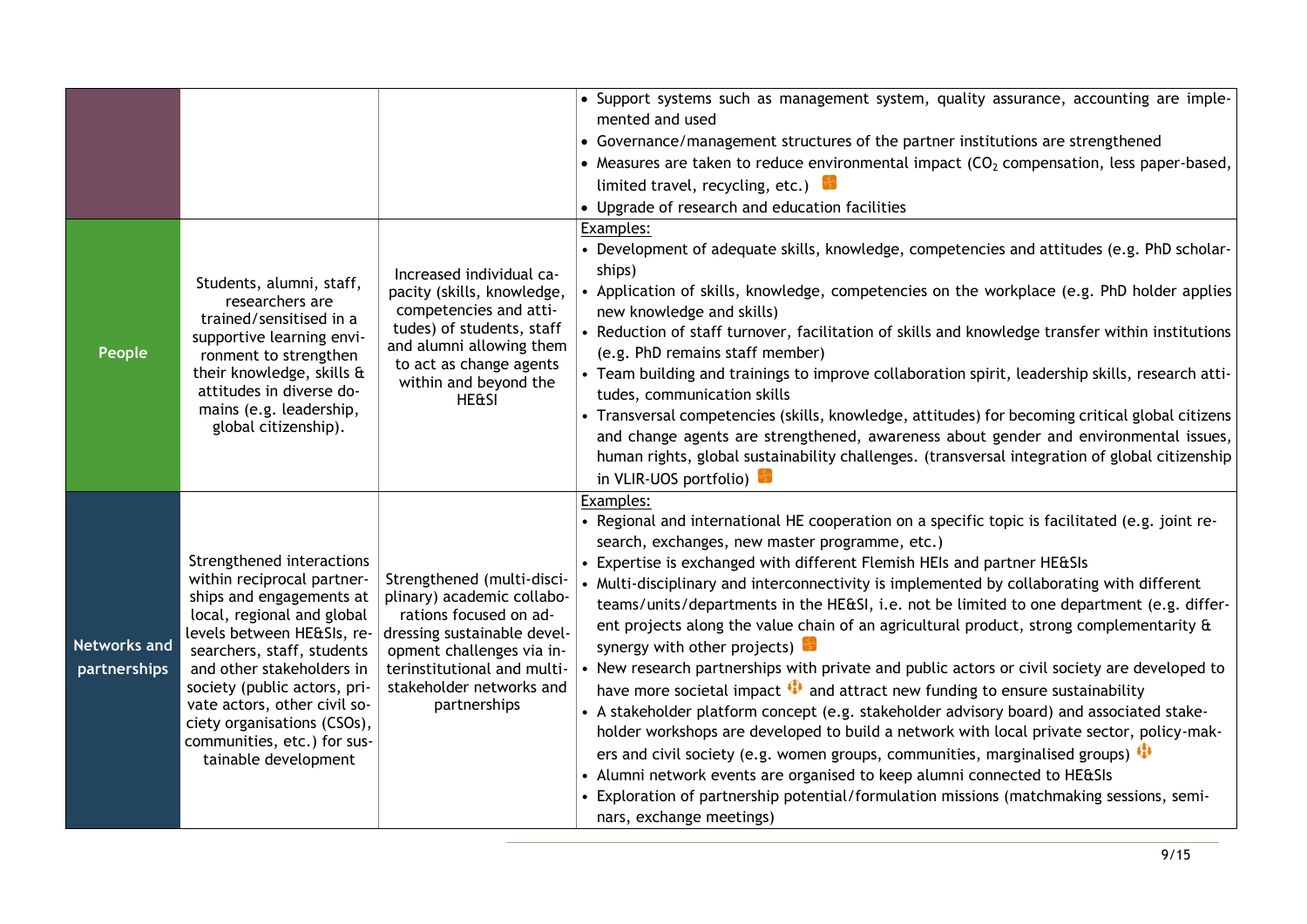#### **2.4. Underlying hypotheses and potential risks**

The outcome and its underlying change process have been elaborated drawing on evaluations organised by VLIR-UOS (e.g. the thematic mid-term evaluation on uptake), government (e.g. impact evaluation of Belgian University Development Cooperation) or other organisations (e.g. ARES, NORHED, NUFFIC), earlier experience, reflections and learning from the previous programme cycle captured through Annual Progress Reports, and scientific literature on the role of Higher Education for Sustainable Development (HEfSD). The mid-term thematic evaluation of departmental projects: 'Creating the conditions for impact'[1], and the Impact Evaluation of the Belgian University Development Cooperation [21], in particular, have provided evidence which underscores the effectiveness of the Short Initiatives (SI) and TEAM projects. Simultaneously, these evaluative reports highlight the challenge to move beyond the generation of knowledge, applications and services to realize effective uptake of research outputs. As such, they highlight the need for increased attention to knowledge valorisation and uptake in the VLIR-UOS portfolio and especially within the *SI and TEAM* projects.

In what follows the generic assumptions/hypotheses identified for VLIR-UOS as a non-implementing organisation facilitating and supporting individual scholarships and projects are presented. These assumptions can also be understood as risks which need to be managed at various levels. Of course, academic project owners or coordinators also identify, analyse and manage context-specific risks and assumptions at their project level using formats that are made available to them by VLIR-UOS. The hypotheses underlying the change paths from the six VLIR-UOS outcomes leading up to the ultimate goal of sustainable and equitable development are laid out in our actor ToC (see annex 14). In what follows we focus primarily on the hypotheses that underpin the causal relations between the desired changes in the core domains and the specific objective(s) of the *SI and TEAM* programme. More details on the identification, potential impact and management of the risks associated with the outcome are provided in annex 2.

The project outputs and outcomes generated within the six domains lead to '*HE&SIs providing higher quality and more inclusive education',* because/under the hypothesis that:

- state-of the art knowledge (content-related and methodologically) and insights from research are structurally integrated in education programmes (curricula), courses and methods
- sustainable development and global perspectives are systematically integrated into education programmes (curricula), courses and methods
- didactical competences of academic staff, PhD and Bachelor/Masters students are enhanced

The project outputs and outcomes generated within the six domains lead to '*HE&SIs conducting higher quality and needs-oriented research',* because/under the hypothesis that:

- methodological competencies of students (Bachelor, Master and PhD) are enhanced
- research facilities have improved
- researchers have enhanced capacities with regards to transdisciplinary research
- researchers receive methodological training in community engagement
- the quality of training for researchers has improved
- the quality (and number/focus on) academic publications and other research outputs has improved

The project outputs and outcomes generated within the six domains lead to '*improved conditions for uptake of new knowledge, applications or services',* because/under the hypothesis that:

• the academic team has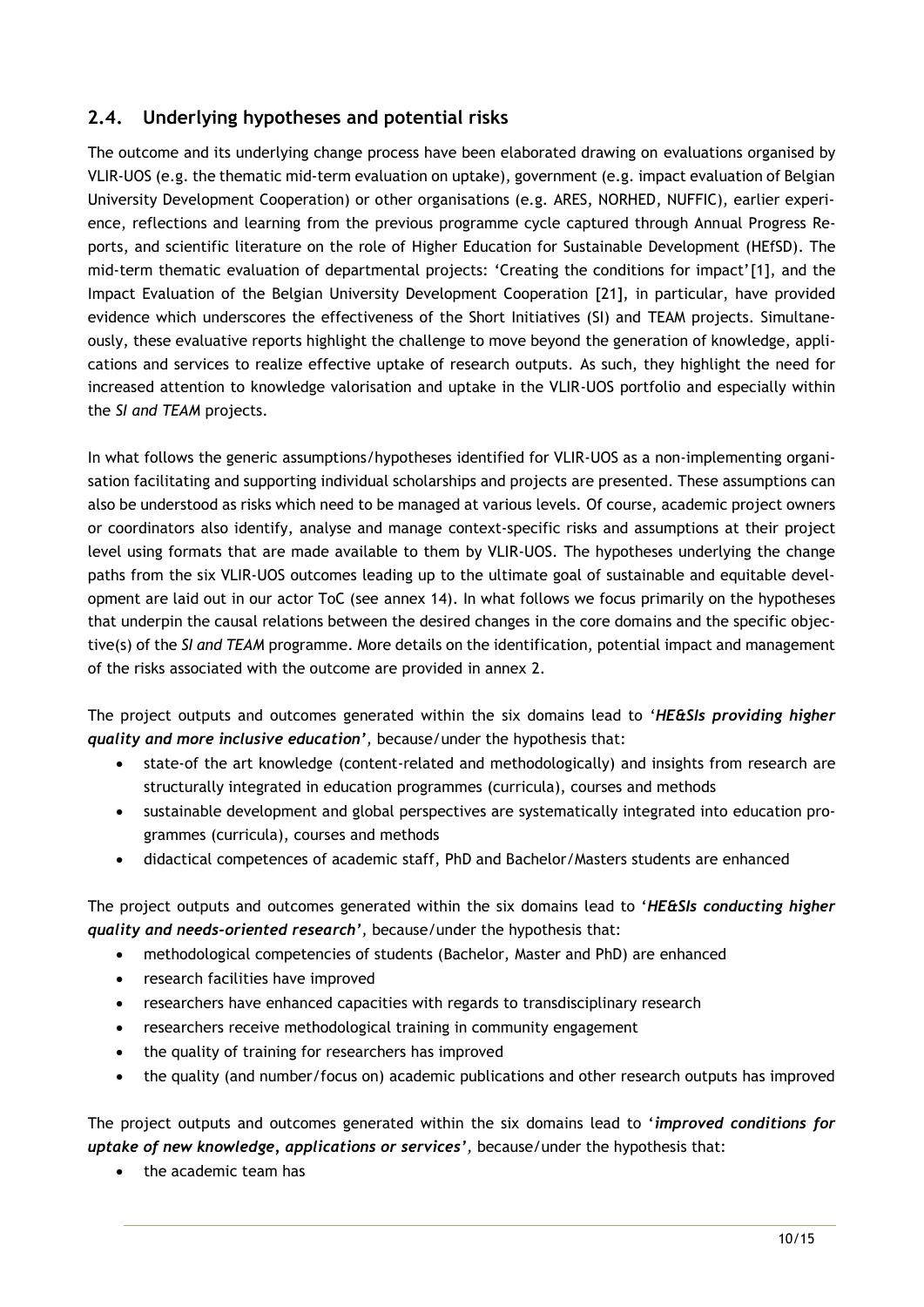- o a good understanding of the broader system/context in which the project operates (*e.g. structural barriers, timing of elections, budgetary cycle, ethical questions);*
- o a good understanding of the relevant stakeholders, potential beneficiaries and/or intermediaries;
- o a good understanding of the policy priorities;
- o received training in research communication and uptake;
- o a shared view and clear intention towards uptake.
- the research process is transdisciplinary, participatory/collaborative and involves a long-term sustainable interaction between researchers and (end-)users;
- the research/education products are relevant, needs-oriented and demand-driven, easily accessible and disseminated in a timely manner.

## **3. Stakeholder analysis**

VLIR-UOS contributes to the 2030 agenda by realizing a societal impact, implying an impact on local communities, civil society, governments, private sector or other higher education institutions. In what follows we list the role and the desired change among the main actors involved in the change process that VLIR-UOS envisages to support through SI and TEAM projects*.* More contextualized stakeholder analyses can be consulted in the country reference frameworks for the VLIR-UOS project partner countries (see annex 17) and in the project proposals.

|                                              | <b>Actor</b>                                                                                     | Role, influence and interest                                                                                                                                                                                                                                                                                                                                                                                                                                                                                                                                                                                                                                                                                                                                                                                                                                                                            |
|----------------------------------------------|--------------------------------------------------------------------------------------------------|---------------------------------------------------------------------------------------------------------------------------------------------------------------------------------------------------------------------------------------------------------------------------------------------------------------------------------------------------------------------------------------------------------------------------------------------------------------------------------------------------------------------------------------------------------------------------------------------------------------------------------------------------------------------------------------------------------------------------------------------------------------------------------------------------------------------------------------------------------------------------------------------------------|
| direct influence<br>of control and<br>Sphere | <b>Higher Education</b><br>Institutions in<br>Flanders (incl. aca-<br>demic promotors &<br>ICOS) | Academic promotors and Institutional Coordinators for Development Cooperation<br>(ICOS)/ Global Engagement Officer (GEO) of Flemish HEIs are important direct<br>partners in the implementation and follow-up of SI/TEAM projects in collaboration<br>with their counterparts at the partner HE&SIs. ICOS of the respective institutions<br>are the gateway through which information from VLIR-UOS about calls, opportu-<br>nities for synergy & complementarity with other stakeholders, events & capacity<br>building activities reaches the academic community. In addition, ICOS/GEO fa-<br>cilitate the elaboration of the project proposals thereby stimulating interinstitu-<br>tional cooperation among Flemish HEIs. Project promoters and coordina-<br>tors/ICOS/GEO of the Flemish HEIs select scholarship students and offer a quality<br>educational programme with sufficient follow up. |
|                                              | <b>Higher Education</b><br>and Science Institu-<br>tions in partner<br>countries                 | HE&SIs in partner countries are important indirect partners in the realization of<br>SI/TEAM projects. As project owners they contribute to HE&SIs' enhanced institu-<br>tional performance in the core tasks relating to education, research and societal<br>service delivery strengthening the HE&SI's visibility and recognition as a centre of<br>excellence. In the long-term, partner HE&SIs are expected to have a multiplier<br>effect on the HE system and development sector in the country or region through<br>their engagement in (global) knowledge-driven partnerships with academic and<br>non-academic stakeholders. HE&SIs also bear a responsibility in creating decent<br>working conditions for their staff and students.                                                                                                                                                          |
| (indirect)<br>$\overline{\bullet}$<br>Sphere | DGD (incl. Belgian<br>embassies in partner<br>countries)                                         | DGD has an advisory role in the selection commission for SI/TEAM projects and<br>follows-up on the VLIR-UOS portfolio and the thematic JSF HES4SD. The Belgian<br>Embassies can play a role in facilitating the uptake of knowledge, the identifica-<br>tion, mobilisation and relation building with other stakeholders (e.g. European<br>Union, national government, other donors), the contextual updates etc.                                                                                                                                                                                                                                                                                                                                                                                                                                                                                       |
|                                              | Students,<br>professionals, and<br>alumni                                                        | Students, professionals and alumni can be direct (e.g. as a recipient of a PhD<br>scholarship within a TEAM project) or indirect beneficiaries (e.g. enjoying im-<br>proved/innovative didactical approaches) of the SI/TEAM projects. As direct                                                                                                                                                                                                                                                                                                                                                                                                                                                                                                                                                                                                                                                        |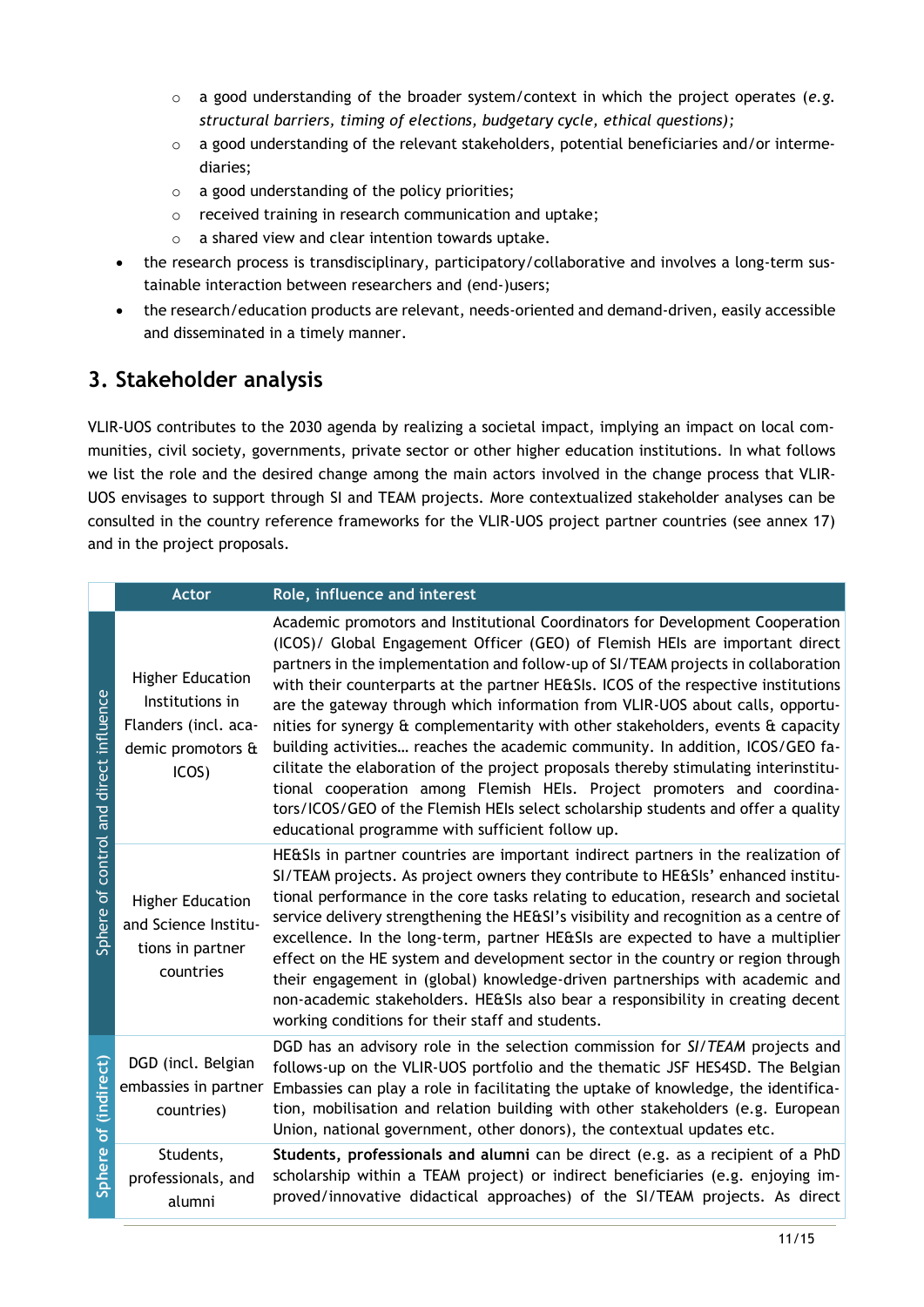|                    |                                                                                                                | beneficiary, their changed role will be about the generation and use of newly<br>acquired knowledge, competences (e.g. global citizenship) and networks in view<br>of sustainable development.                                                                                                                                                                                                                                                                                                                                                                                                                                                                                                                                                |
|--------------------|----------------------------------------------------------------------------------------------------------------|-----------------------------------------------------------------------------------------------------------------------------------------------------------------------------------------------------------------------------------------------------------------------------------------------------------------------------------------------------------------------------------------------------------------------------------------------------------------------------------------------------------------------------------------------------------------------------------------------------------------------------------------------------------------------------------------------------------------------------------------------|
|                    | Academics,<br>researchers,<br>lecturers                                                                        | Teams of academics/ researchers/ lecturers affiliated with Flemish and partner<br>HE&SIs can apply for and become direct beneficiaries of the SI/TEAM project.<br>They design/formulate, implement, and monitor the project within a particular<br>context and play an important role in co-creating, disseminating and creating con-<br>ditions for uptake of knowledge relevant to the achievement of the SDGs in line<br>with the needs, policies and priorities of the partner HE&SIs, local/national or<br>regional stakeholders.                                                                                                                                                                                                        |
|                    | Members of the the-<br>matic JSF on Higher<br><b>Education and Sci-</b><br>ence for Sustainable<br>Development | VLIR-UOS, ITM and ARES have initiated the JSF on HESD4SD to further unlock the<br>developmental potential of higher education and science for sustainable develop-<br>ment and make it accessible to other local, Belgian and international partners as<br>scientific advisor to other partners' projects, partners or policy bodies, as a plat-<br>form for sharing state of the art scientific results, information, expertise and ex-<br>perience and for exploration of possibilities for synergy, complementarity and col-<br>lective learning.                                                                                                                                                                                          |
|                    | Belgian Actors of<br>the Non-governmen-<br>tal Cooperation<br>(e.g. VVOB, UCOS)                                | VLIR-UOS continuously tries to identify and encourage synergy and complementa-<br>rity between Belgian ANGCs and academic stakeholders. These actors play a crit-<br>ical role in facilitating the uptake of research/education results, mobilisation of<br>local stakeholders, participation in trainings or courses, identification and com-<br>munication of relevant research questions/opportunities, hosting of international<br>internships, facilitating student mobility Collective learning unfolding with these<br>actors within the geographic JSFs (incl. JSF Belgium) on diverse topics (e.g. de-<br>colonisation, financial management) may assist the implementation, risk manage-<br>ment and follow-up of SI/TEAM projects. |
|                    | Belgian bilateral co-<br>operation (BIO &<br>Enabel)                                                           | VLIR-UOS will regularly exchange with Enabel and BIO to identify and communi-<br>cate opportunities for synergy and complementarity with academic projects of<br>the partner HEIs (e.g. through country reference frameworks, JSF platform). Ena-<br>bel can facilitate/support national governments and (indirectly) higher education<br>systems in the country contributing to an enabling environment for HE&SIs to op-<br>erate as drivers of change. Enabel will also be able to more easily tap into the<br>expertise of Belgian HEIs and ITM and their networks through the tJSF when look-<br>ing for scientific support and/or project partners.                                                                                     |
|                    | International organi-<br>sations and other<br>donors                                                           | Projects undertaken by international organisations like UN agencies or interna-<br>tional donors active in higher education cooperation (e.g. UNESCO, UNITAR, World<br>Bank, European Commission) can be complementary in the achievement of the<br>objectives of SI/TEAM projects. They can play a role in the uptake of new<br>knowledge or practices or serve as seed money for bigger projects financed by<br>these international organisations.                                                                                                                                                                                                                                                                                          |
| Sphere of interest | Academic/science<br>(inter)national and<br>regional networks                                                   | Regional or (inter)national academic/science networks (e.g. CAMES, IUCEA) are<br>among the potential indirect beneficiary as targeted HE&SIs strengthened in their<br>research/educational capacities can improve the functioning of the networks they<br>are part of through the co-creation, exchange and uptake of knowledge among<br>academic stakeholders. Similar effects can be realized in the case of alumni and<br>scholarship networks/associations when former scholarship students act as agents<br>of change within these networks.                                                                                                                                                                                             |
|                    | Public sector: Local<br>or central govern-<br>ment and political<br>community                                  | Public sector actors are expected to engage in evidence-based governance that<br>puts knowledge to the test by being a stakeholder in the co-creation of inclusive<br>(innovative) solutions and effective user of research results to foster good govern-<br>ance for sustainable and coherent policies/development.                                                                                                                                                                                                                                                                                                                                                                                                                         |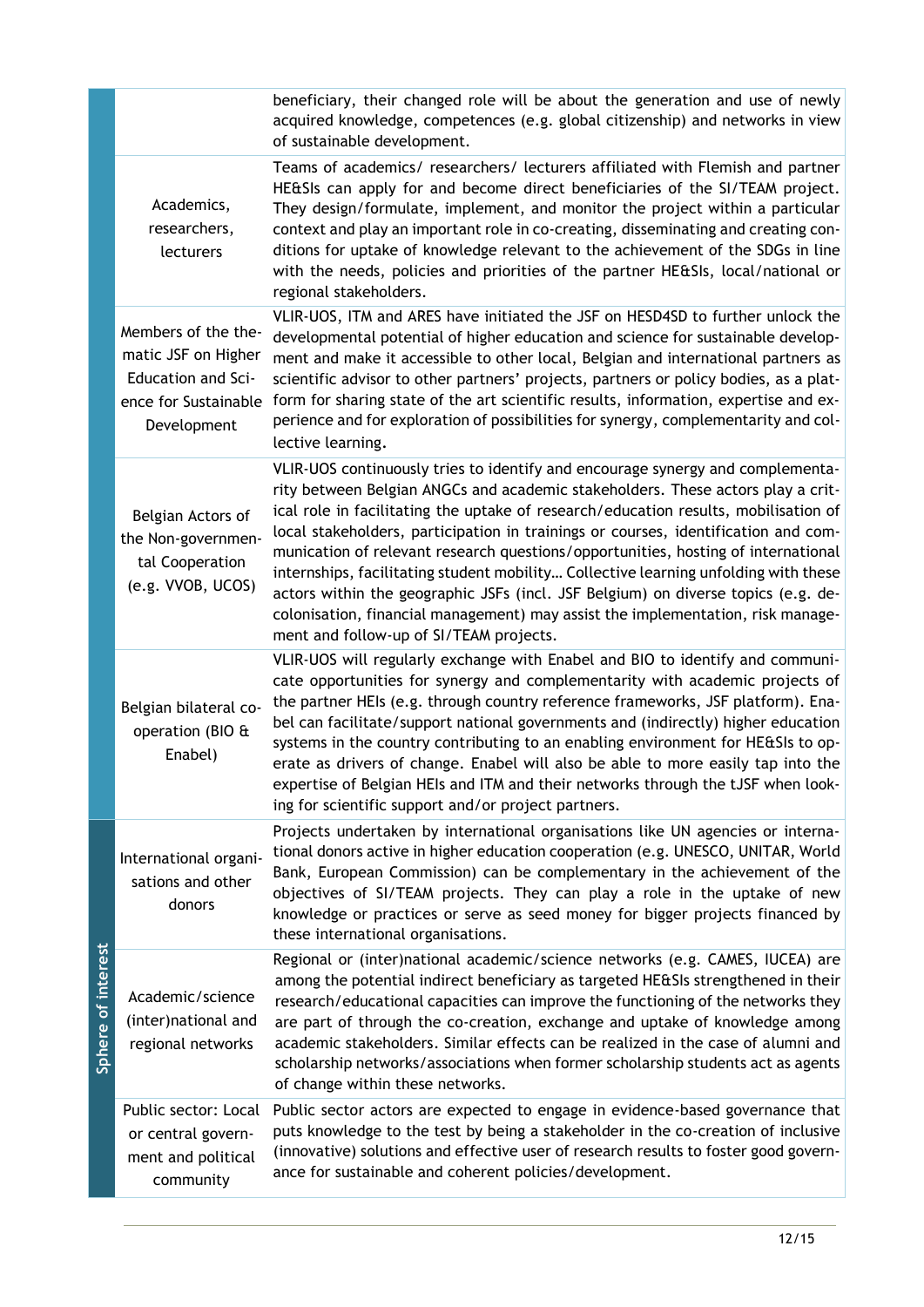| Private sector                                              | Individuals and companies who operate for profit and which are not controlled by<br>the state can play a role within SI and TEAM projects as users of the knowledge,<br>applications and services (co-)created as result of the project and therefore con-<br>tribute in particular but not only to SDG 9 on industry, innovation and infrastruc-<br>ture. |
|-------------------------------------------------------------|------------------------------------------------------------------------------------------------------------------------------------------------------------------------------------------------------------------------------------------------------------------------------------------------------------------------------------------------------------|
| Civil society, social<br>movements and<br>local communities | Civil society actors, social movements and local communities are expected to co-<br>create, access and use the knowledge and research/education products generated<br>within SI/TEAM projects thereby making a potential contribution to the entire<br>range of SDGs.                                                                                      |

### **4. SDG principles and transversal themes**

The SDG principles serve as a compass in VLIR-UOS endeavour of sharing minds, changing lives. As visualised in the ToC, they are transversally integrated to render the activities and change processes SDG-proof.

**Interconnectedness:** VLIR-UOS recognises that given the complexity, scale and interconnectedness of current societal challenges, meaningful social, economic and ecological transformations can only be realised by starting from a holistic and integrated approach to the SDGs. More precisely, VLIR-UOS strives for holistic transformations by encouraging projects to reflect on their position in the interplay of global challenges and national needs, and to bring together the different types of expertise needed to successfully implement the project. As an essential first step in considering the complexity of societal change, all VLIR-UOS supported projects develop a holistic context analysis which moves beyond sectoral and disciplinary borders, and should analyse the positive as well as negative interlinkages between the SDG goals (see also risk analysis in annex 2).

**Multi-stakeholder partnerships (MSP)**: The complexity, scale, and interconnectedness of the current societal challenges that the SDG framework is seeking to address, requires a concerted effort of a wide variety of different stakeholders. As such, the principle of multistakeholder partnership – which promotes cooperation and partnerships at different stages and spanning the boundaries of civil society, private sector, government, and academia – is ubiquitous across the 2030 Agenda. An analysis of academic as well as non-academic stakeholders (private sector, government, NGO/Civil Society, international donors…) is essential for each partnership. VLIR-UOS takes into account the MSP principle by promoting collaboration between different partners and stakeholders to co-create, share and mobilize knowledge and expertise across disciplines, sectors, interest groups, and borders. More precisely, VLIR-UOS explicitly puts forward the science-society interface and the importance of strengthening this. *Short Initiatives and TEAM*  projects, in particular, are expected to seek for synergy and complementarity with various academic and non-academic stakeholders (state actors, community organisations, private sector, NGOs, ..) when generating and facilitating the uptake of the development-relevant knowledge. All individual projects are therefore required to submit a thorough stakeholder analysis and management strategy as an essential step. In addition, for TEAM projects, interinstitutional collaboration involving researchers and/or academics from several HE&SIs in the partner country and in Flanders is (financially) encouraged.

**Leave no one behind**: VLIR-UOS recognises the need for pro-active strategies to ensure that vulnerable and marginalised populations are included in and benefit from higher education partnerships for sustainable development. The LNOB principle is taken into account by looking at partners with whom we work, at beneficiaries for whom we work and at what we focus on in projects. VLIR-UOS encourages that projects take gender and vulnerable groups into account, by putting forward partnerships with mid-range or weaker institutions, by awarding scholarships to a diversity of beneficiaries and by promoting transformative or community-based types of research. More precisely, international top higher education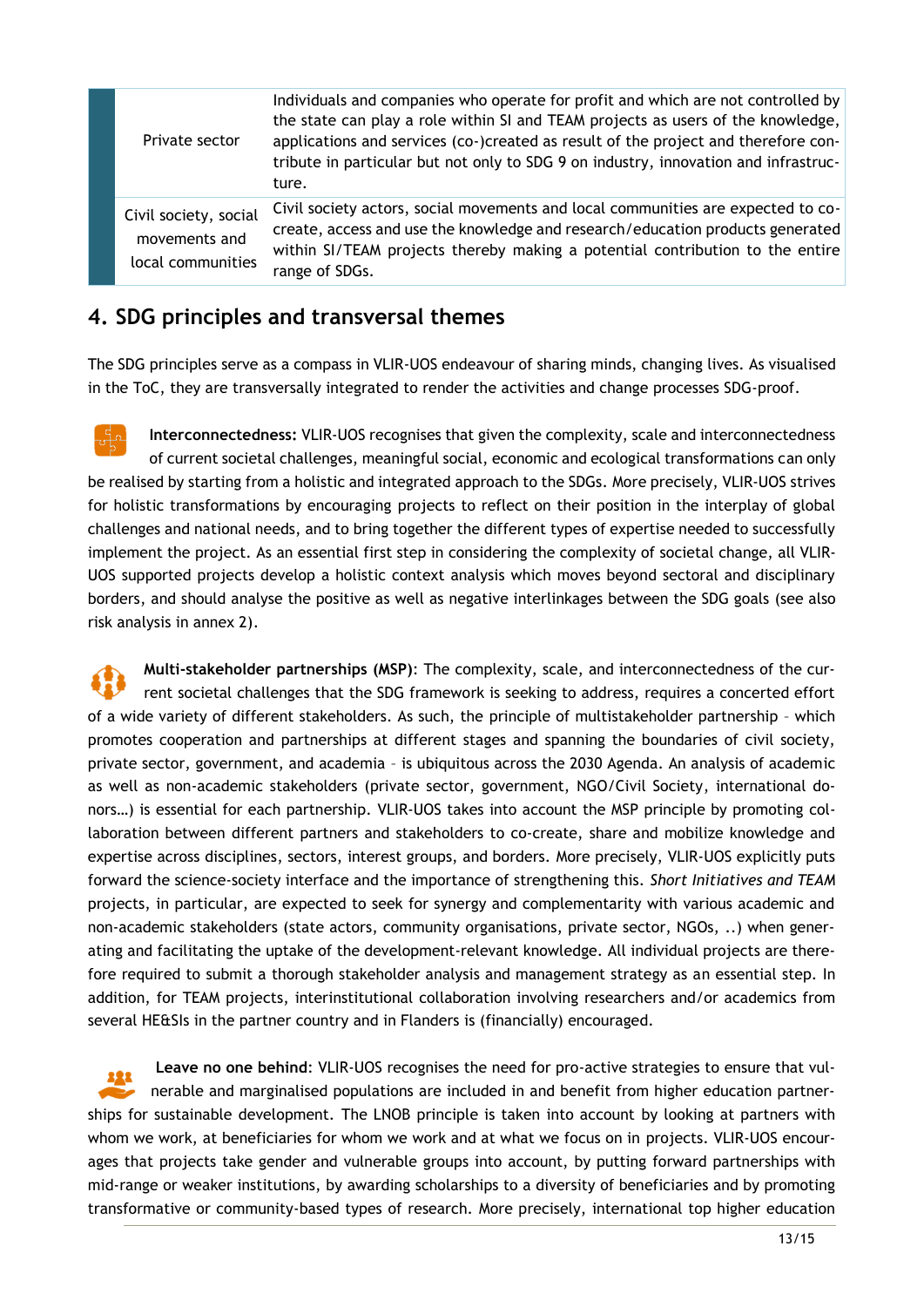institutions are considered only when participating as supporting partners in projects, scholarship attribution is not only based on academic excellence in terms of scientific output, and mainstreaming approaches are put in place to consider inclusion and (gender) equality in each project. Short Initiatives, in particular, aim to be accessible for academics/researchers at the early stages of their academic career who are interested to explore the potential for higher education for sustainable development.

As to reach sustainable and inclusive development, *SI and TEAM* projects are expected to take gender and the protection of the environment and natural resources into account as transversal themes (see optional annex 20). With regards to **gender**, VLIR-UOS has developed a gender policy reflecting how to contribute to gender equality by mainstreaming gender in higher education for sustainable development. Upon advice of the gender expert group, VLIR-UOS and its partners engage in fixing the numbers, fixing the knowledge and fixing the organisation for gender in line with the theoretical three-fixes model of Londa Schiebinger. To operationalise this threefold strategy, guidance and tools will be offered to our partners and promotors (e.g. checklist for scholarship selection, information sheet for gender mainstreaming, training on gender analysis in research, training for selection commission members). With regards to **environment**, VLIR-UOS adheres to the strong and active sustainability model (also known as the Doughnut model of social and planetary boundaries) which aims to ensure meeting the needs of all people within the means of the planet. This implies that *SI and TEAM* project proposals and reporting formats urge project applicants to consider environment and environmental sustainability during project identification & formulation as well as to monitor and reflect upon the project's effects on the environment and the risks posed by the environment on their project. Thereby, projects should be guided by the 'do no harm' principle to prevent, reduce and control the risk of environmental harm. Further, VLIR-UOS retains the possibility to develop measures related to environment, in line with its environmental policy which will be updated during the next FYP 2022- 2026. Besides integration of gender and environmental concerns within project management, the transversal themes can also feature in the projects' content. To this purpose, VLIR-UOS may consider launching project calls which primarily target projects with content focused on gender and/or environment.

In addition, VLIR-UOS identifies Digital for Development and Global Citizenship as **priority** themes which play an important role in reaching the Sustainable Development Goals. With regards to the former, VLIR-UOS considers digitalisation as a crosscutting enabler to achieve better results, not a goal in itself. Regarding global citizenship, VLIR-UOS seeks to contribute to a global community of critical, solidary global citizens that feel capacitated and motivated to act in view of sustainable development. Respect for decent work and human rights are also important policy areas for the entire VLIR-UOS portfolio and projects, calling for action to prevent and protect involved people from risks related to violations in these areas (see also annex 20).

## **5. Monitoring, evaluation, accountability and learning**

In this Theory of Change we identified generic pathways of change. The principle of Management for Sustainable Development Results will guide VLIR-UOS approach to monitoring and evaluation of the change process to verify whether the assumptions hold. Given the non-implementing nature of the organisation, the evidence to determine the achievement of the envisaged change process will be collected at the level of the individual project as well as at the level of the VLIR-UOS programmes. Ex-ante, project proposals are assessed based on the context analysis, theory of change and results framework and the extent to which this adequately illustrates their envisioned contribution to the SI-TEAM objectives (see annex 12). After selection, individual projects are expected to annually report their progress towards the results via annual progress reports (APR). The results framework therefore includes standard and optional indicators linked to outputs or (short term) changes within the project domains (projects' sphere of control) as well as indicators